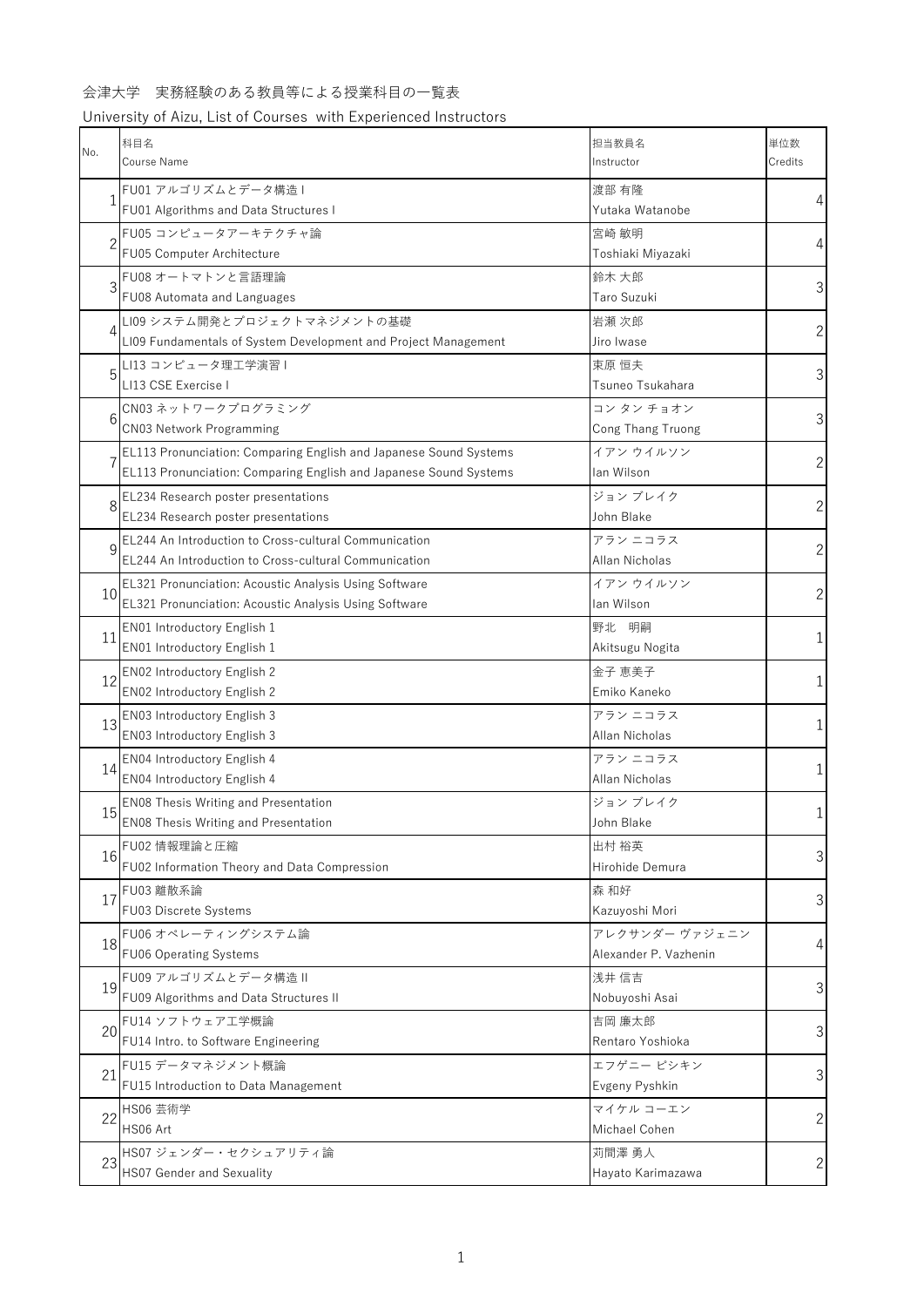# University of Aizu, List of Courses with Experienced Instructors

| No. | 科目名<br>Course Name                                                                                                                         | 担当教員名<br>Instructor             | 単位数<br>Credits |
|-----|--------------------------------------------------------------------------------------------------------------------------------------------|---------------------------------|----------------|
| 24  | HS19 会津の歴史と文化<br>HS19 Culture and History of Aizu                                                                                          | 光永 祐司<br>Yuji Mitsunaga         | 2              |
| 25  | IE03 ソフトウェア総合演習 I<br>IE03 Integrated Exercise for Software I                                                                               | 渡部 有隆<br>Yutaka Watanobe        | 3              |
| 26  | IE04 ソフトウェア総合演習 II<br>IE04 Integrated Exercise for Software II                                                                             | 吉岡 廉太郎<br>Rentaro Yoshioka      | 3              |
| 27  | IT03 画像処理論<br>IT03 Image Processing                                                                                                        | 朱欣<br>Xin Zhu                   | 3              |
| 28  | IT06 ヒューマンインターフェイスと仮想現実<br>IT06 Human Interface and Virtual Reality                                                                        | マイケル コーエン<br>Michael Cohen      | 3              |
| 29  | IT08信号処理と線形システム<br>IT08 Signal Processing and Linear System                                                                                | 陳 文西<br>Wenxi Chen              | 4              |
| 30  | IT09 音響音声処理論<br>IT09 Sound and Audio Processing                                                                                            | ジュリアン ヴィジェガス<br>Julián Villegas | 3              |
| 31  | LI01 コンピュータリテラシー<br>LI01 Computer Literacy                                                                                                 | 平田成<br>Naru Hirata              | 4              |
| 32  | LI06 情報セキュリティ<br>LI06 Information Security                                                                                                 | 中村 章人<br>Akihito Nakamura       | $\overline{c}$ |
| 33  | LI07 情報と職業<br>LI07 Information & Occupations                                                                                               | 苅間澤 勇人<br>Hayato Karimazawa     | 2              |
| 34  | LI10 マルチメディアシステム概論<br>LI10 Introduction to Multimedia Systems                                                                              | 高橋 成雄<br>Shigeo Takahashi       | $\overline{c}$ |
| 35  | LI12 創造力開発スタジオ<br>LI12 Creativity Studio                                                                                                   | 吉岡 廉太郎<br>Rentaro Yoshioka      | $\overline{c}$ |
| 36  | LI14 コンピュータ理工学演習 II<br>LI14 CSE Exercise II                                                                                                | 出村 裕英<br>Hirohide Demura        | 3              |
| 37  | MA08 応用代数<br>MA08 Applied Algebra                                                                                                          | 浅井 信吉<br>Nobuyoshi Asai         | $\overline{c}$ |
| 38  | NS04 半導体デバイス<br>NS04 Semiconductor Devices                                                                                                 | 富岡 洋一<br>Yoichi Tomioka         | 2              |
| 39  | OT01-I ベンチャー基本コース各論 I<br>OT01-I Basic Knowledge Course on Staring Up Ventures I                                                            | 石橋 史朗<br>Shiro Ishibashi        | $\overline{c}$ |
| 40  | OT01-II ベンチャー基本コース各論 II<br>OT01-II Basic Knowledge Course on Staring Up Ventures II                                                        | 石橋 史朗<br>Shiro Ishibashi        | $\overline{c}$ |
| 41  | OT02-5 ベンチャー体験工房 5<br>OT02-5 Factories for Experiencing Starting Up Ventures 5                                                             | 朱欣<br>Xin Zhu                   | 1              |
| 42  | OT02-6 ベンチャー体験工房 6<br>OT02-6 Factories for Experiencing Starting Up Ventures 6                                                             | 吉岡 廉太郎<br>Rentaro Yoshioka      | 1              |
| 43  | OT02-7 ベンチャー体験工房 7<br>OT02-7 Factories for Experiencing Starting Up Ventures 7                                                             | 石橋 史朗<br>Shiro Ishibashi        | 1              |
| 44  | OT02-9 ベンチャー体験工房 9<br>OT02-9 Factories for Experiencing Starting Up Ventures 9                                                             | 陳 文西<br>Wenxi Chen              | 1              |
| 45  | OT10 課外活動コース II<インターンシップIII (シリコンバレー) ><br>OT10 Extracurricular Activity Course II <internship (silicon="" iii="" valley)=""></internship> | 光永 祐司<br>Yuji Mitsunaga         | 2              |
| 46  | OT10 課外活動コース II<インターンシップIII(大連)><br>OT10 Extracurricular Activity Course II <internship (dalian)="" iii=""></internship>                   | 光永 祐司<br>Yuji Mitsunaga         | $\overline{c}$ |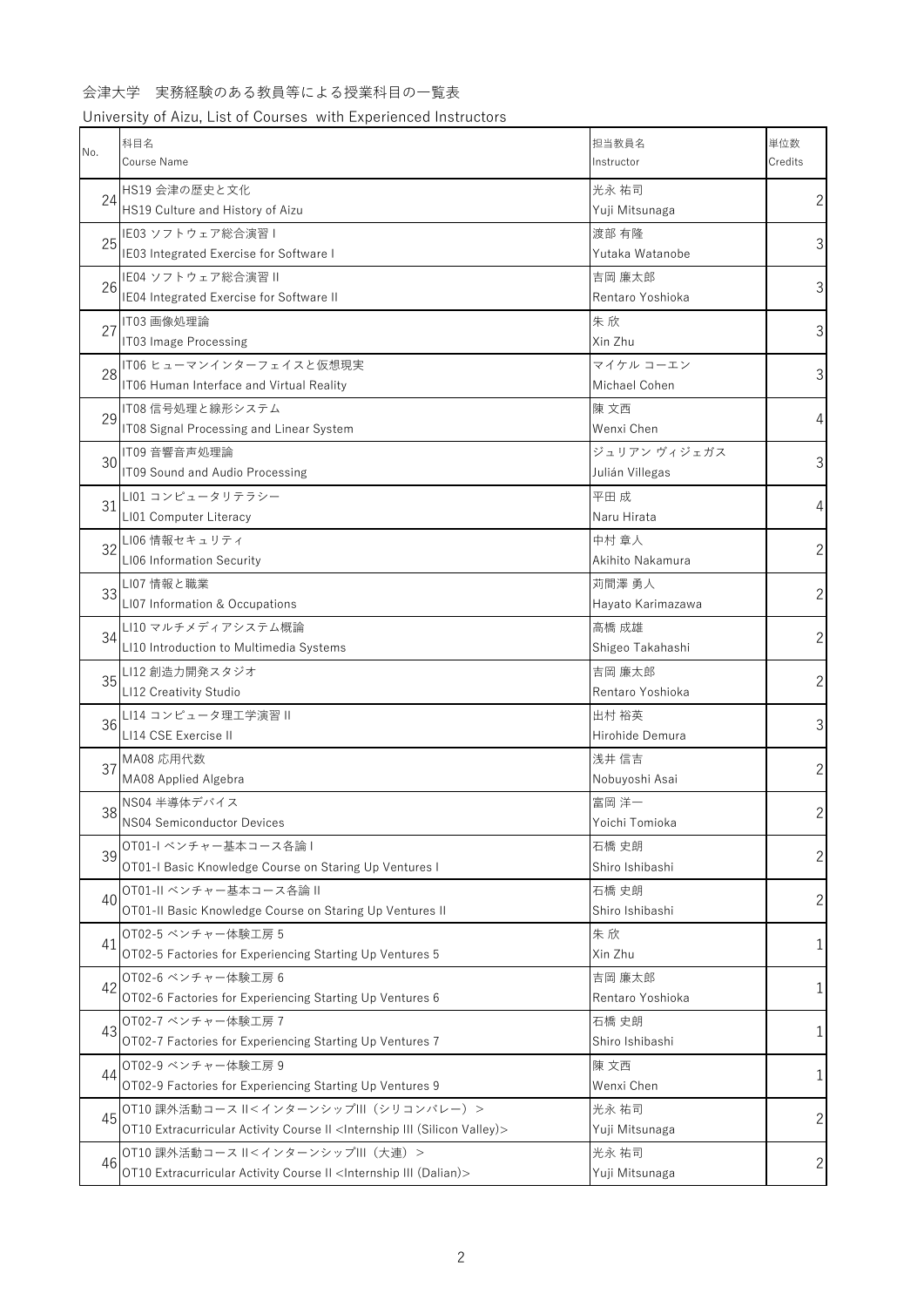# University of Aizu, List of Courses with Experienced Instructors

| No. | 科目名<br>Course Name                                                                                                                                                                               | 担当教員名<br>Instructor                     | 単位数<br>Credits |
|-----|--------------------------------------------------------------------------------------------------------------------------------------------------------------------------------------------------|-----------------------------------------|----------------|
| 47  | OT10 課外活動コースII<インターンシップI (地域A) ><br>OT10 Extracurricular activity course II <internship (regional="" a)="" i="" program=""></internship>                                                         | 光永 祐司<br>Yuji Mitsunaga                 | $\overline{c}$ |
| 48  | OT10 課外活動コースII<インターンシップII (国内A) ><br>OT10 Extracurricular activity course II <internship (domestic="" a)="" ii="" program=""></internship>                                                       | 光永 祐司<br>Yuji Mitsunaga                 | $\overline{c}$ |
| 49  | OT10 課外活動コースII<インターンシップII (国内B) ><br>OT10 Extracurricular activity course II <internship (domestic="" b)="" ii="" program=""></internship>                                                       | 光永 祐司<br>Yuji Mitsunaga                 | $\overline{c}$ |
| 50  | OT10 課外活動コースII<インターンシップII (国内C) ><br>OT10 Extracurricular activity course II <internship (domestic="" c)="" ii="" program=""></internship>                                                       | 光永 祐司<br>Yuji Mitsunaga                 | 2 <sup>1</sup> |
| 51  | OT10 課外活動コースII<インターンシップII (国内D) ><br>OT10 Extracurricular activity course II <internship (domestic="" d)="" ii="" program=""></internship>                                                       | 光永 祐司<br>Yuji Mitsunaga                 | $\overline{c}$ |
| 52  | PL01 プログラミング入門<br>PL01 Intro.Programming                                                                                                                                                         | 大津山 公平<br>Kohei Otsuyama                | $\overline{4}$ |
| 53  | PL03 プログラミングJAVAI<br>PL03 JAVA Programming I                                                                                                                                                     | ヴィタリー クリュエフ<br>Vitaly Klyuev            | $\overline{4}$ |
| 54  | PL05 コンピュータ言語論<br>PL05 Computer Languages                                                                                                                                                        | 鈴木 大郎<br>Taro Suzuki                    | 3              |
| 55  | SE01 ウェブエンジニアリング<br>SE01 Web Engineering                                                                                                                                                         | ヴィタリー クリュエフ<br>Vitaly Klyuev            | 3              |
| 56  | SE04 ソフトウェア工学特論<br>SE04 Advanced Software Engineering                                                                                                                                            | アレクサンダー ヴァジェニン<br>Alexander P. Vazhenin | $\mathfrak{Z}$ |
| 57  | SE05 ソフトウェアスタジオ<br>SE05 Software Studio                                                                                                                                                          | 吉岡 廉太郎<br>Rentaro Yoshioka              | 3              |
| 58  | SY02 電子回路<br>SY02 Electronics                                                                                                                                                                    | 束原 恒夫<br>Tsuneo Tsukahara               | $\overline{4}$ |
|     | OT03-001 大規模分散Webインフラ構築入門<br>59 OT03-001 Practical Approach to Learning the Enterprise Distributed Web<br>Infrastructure                                                                         | 阿部 泰裕<br>Yasuhiro Abe                   | 1              |
| 60  | OT03-002 月惑星データ解析&国際宇宙ステーションたんぽぽプロジェクト<br>OT03-002 Lunar and Planetary Data Analysis + JAXA TANPOPO project on ISS                                                                               | 出村 裕英<br>Hirohide Demura                | 1              |
| 61  | OT03-003 天文データを用いたRによる統計解析入門<br>OT03-003 Introduction to statistical analysis with R using astronomical data                                                                                     | 石橋 史朗<br>Shiro Ishibashi                | 1              |
| 62  | OT03-005 異文化リーダーシップトレーニング-理工系学生のための異文化理解及び地<br>域イノベーション<br>OT03-005 Intercultural Leadership Training - Understanding the Global Experiences<br>and Regional Innovation for Engineering Students | 川口 立喜<br>Tatsuki Kawaguchi              | 1              |
|     | OT03-007 プログラム可視化によるC言語学習支援手法<br>63 OT03-007 C Programming Language Learning Support by PV (Program<br>Virtualization) Technology                                                                | 黒川 弘国<br>Hirokuni Kurokawa              | 1              |
| 64  | TE01 教師入門<br>TE01 Introduction to Teaching                                                                                                                                                       | 苅間澤 勇人<br>Hayato Karimazawa             | $\overline{c}$ |
| 65  | TE02 教育入門<br>TE02 Introduction to Education                                                                                                                                                      | 苅間澤 勇人<br>Hayato Karimazawa             | $\overline{c}$ |
| 66  | TE07 数学科教育法 2<br>TE07 Mathematics Teaching Methods 2                                                                                                                                             | 苅間澤 勇人<br>Hayato Karimazawa             | $\sqrt{2}$     |